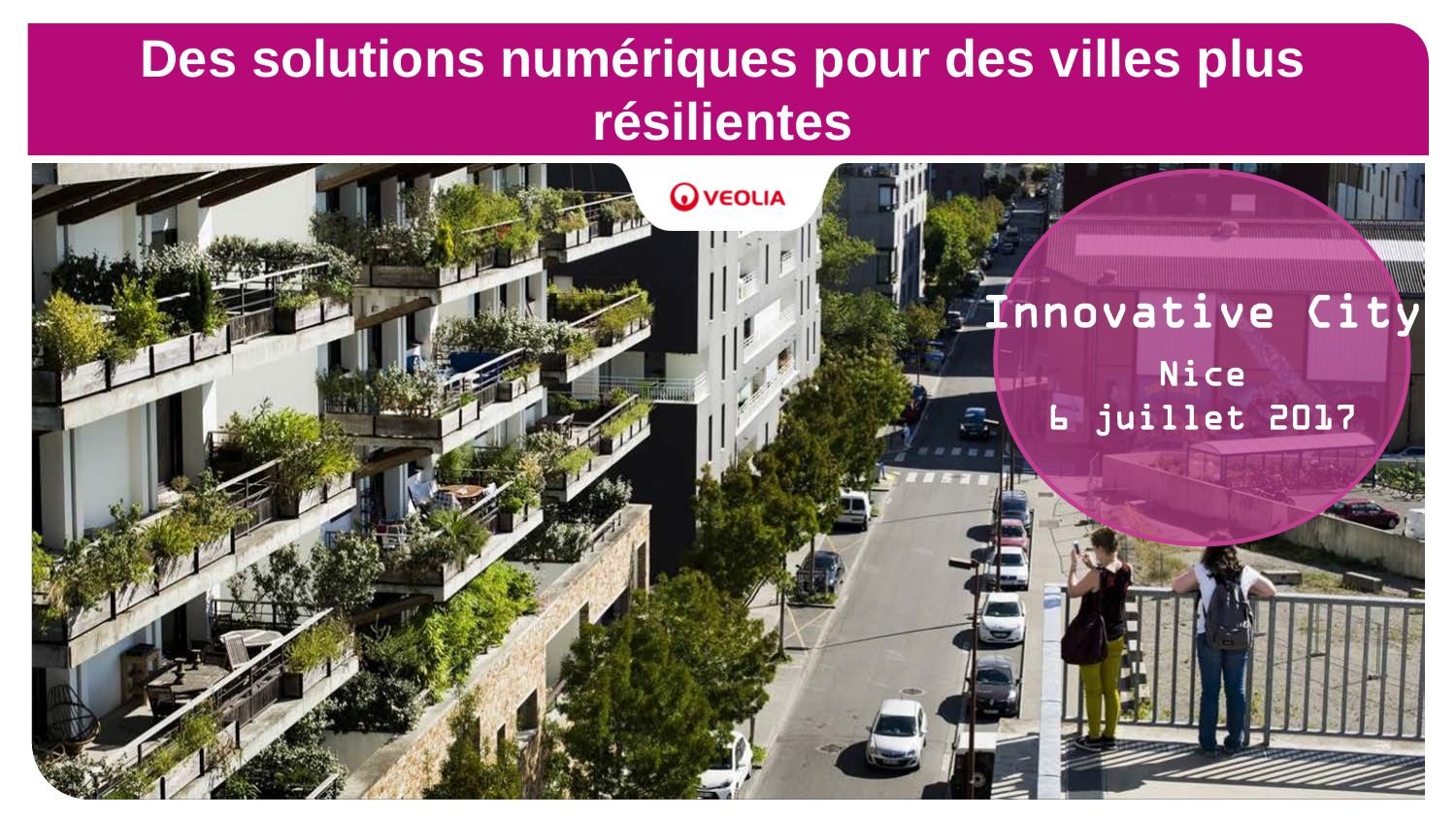### WHAT IS RESILIENCE ?

Resilience: **Strategic approach to strengthen the socioeconomic attractiveness of the urban ecosystem, guaranteeing its sustainable growth.**

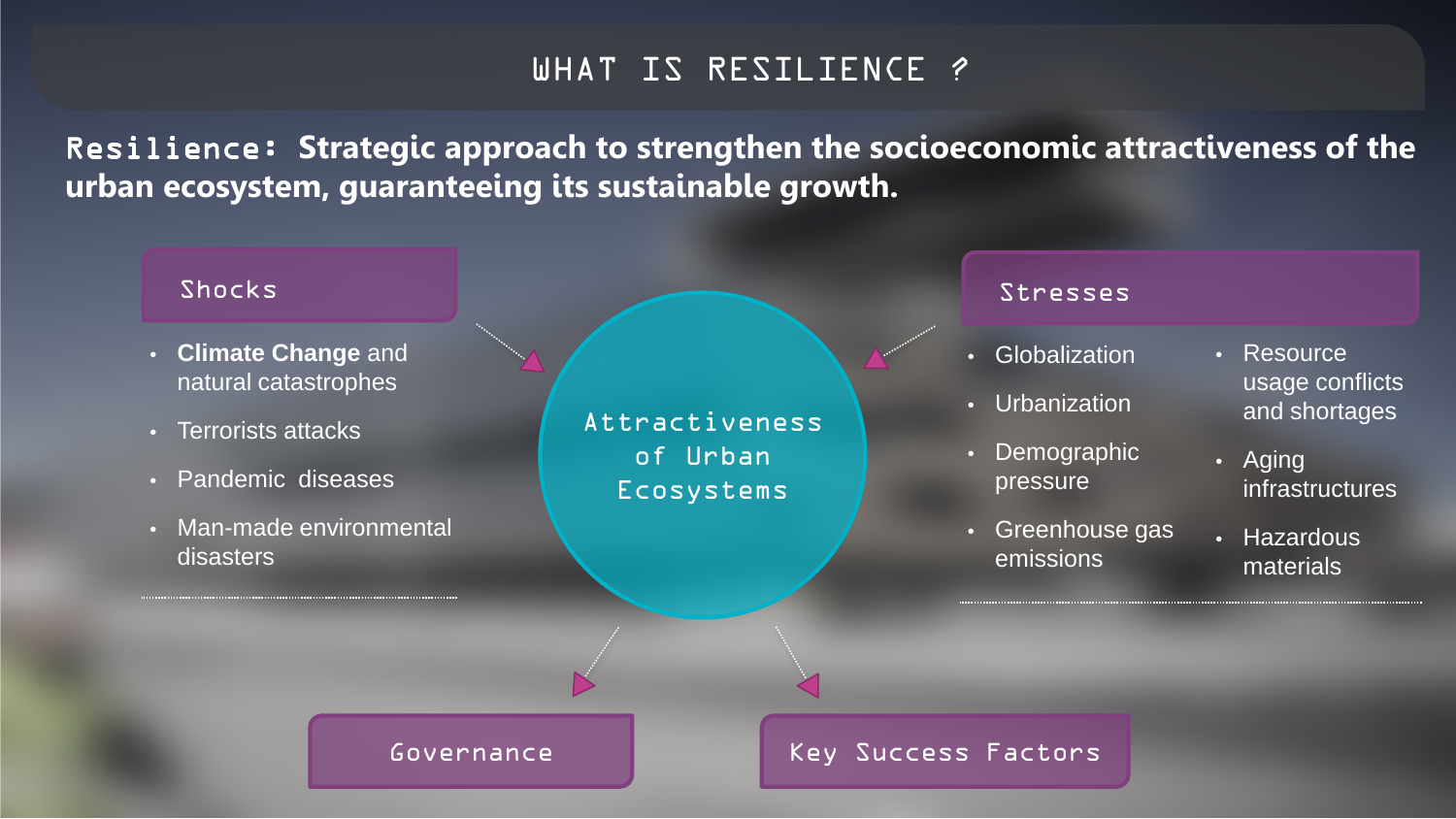## CHALLENGES FACED BY CITIES

Aging infrastructure and/or Infrastructure failure: 40%

Flooding: 83%

**Chronic** energy shortages: 8%

Pollution or environmental degradation: 21%

> Terrorism: 18%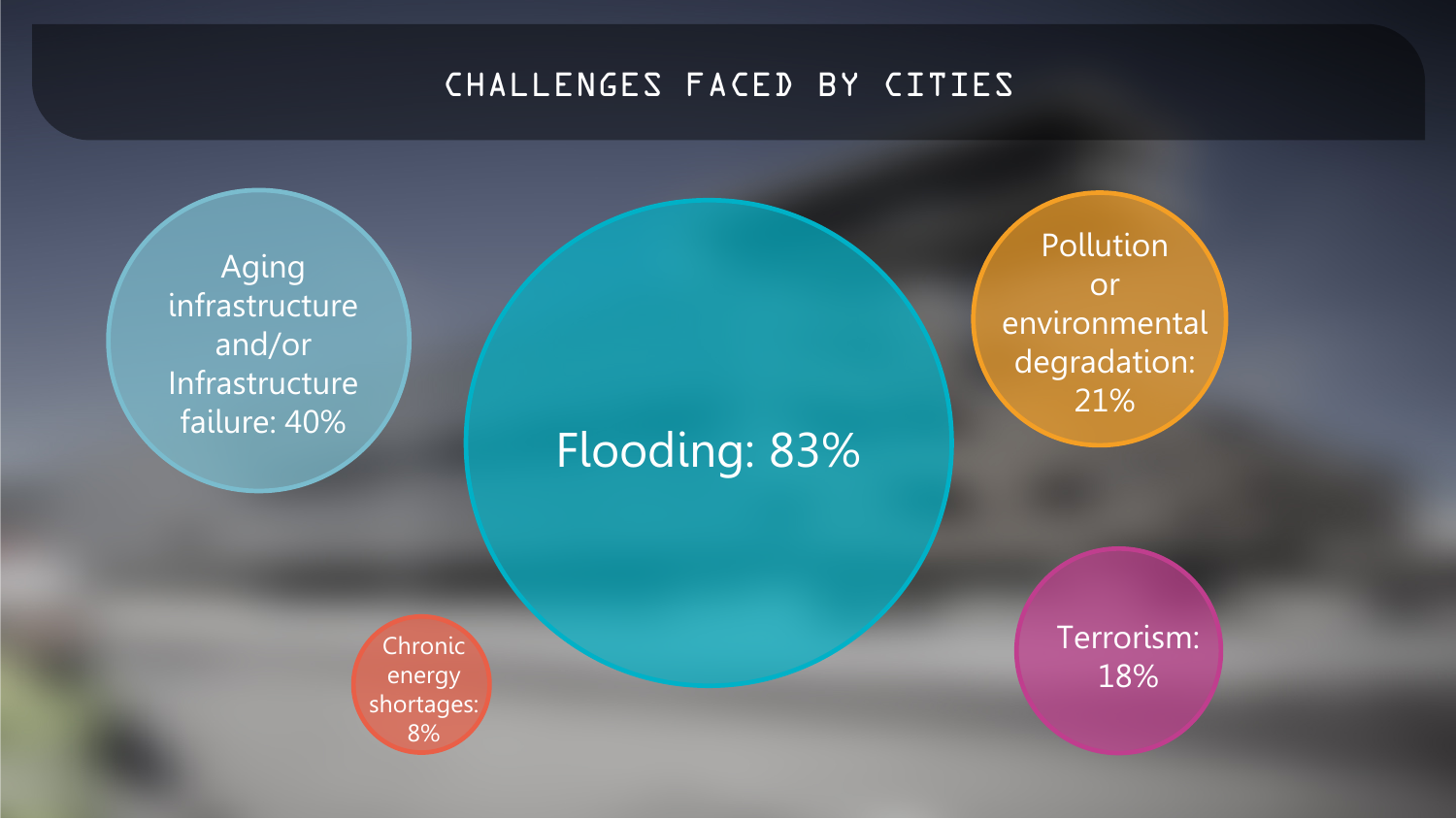### DIGITAL SOLUTIONS AT THE HEART OF RESILIENCY BY CONNECTING STAKEHOLDERS – EXAMPLE OF CRISIS MANAGEMENT